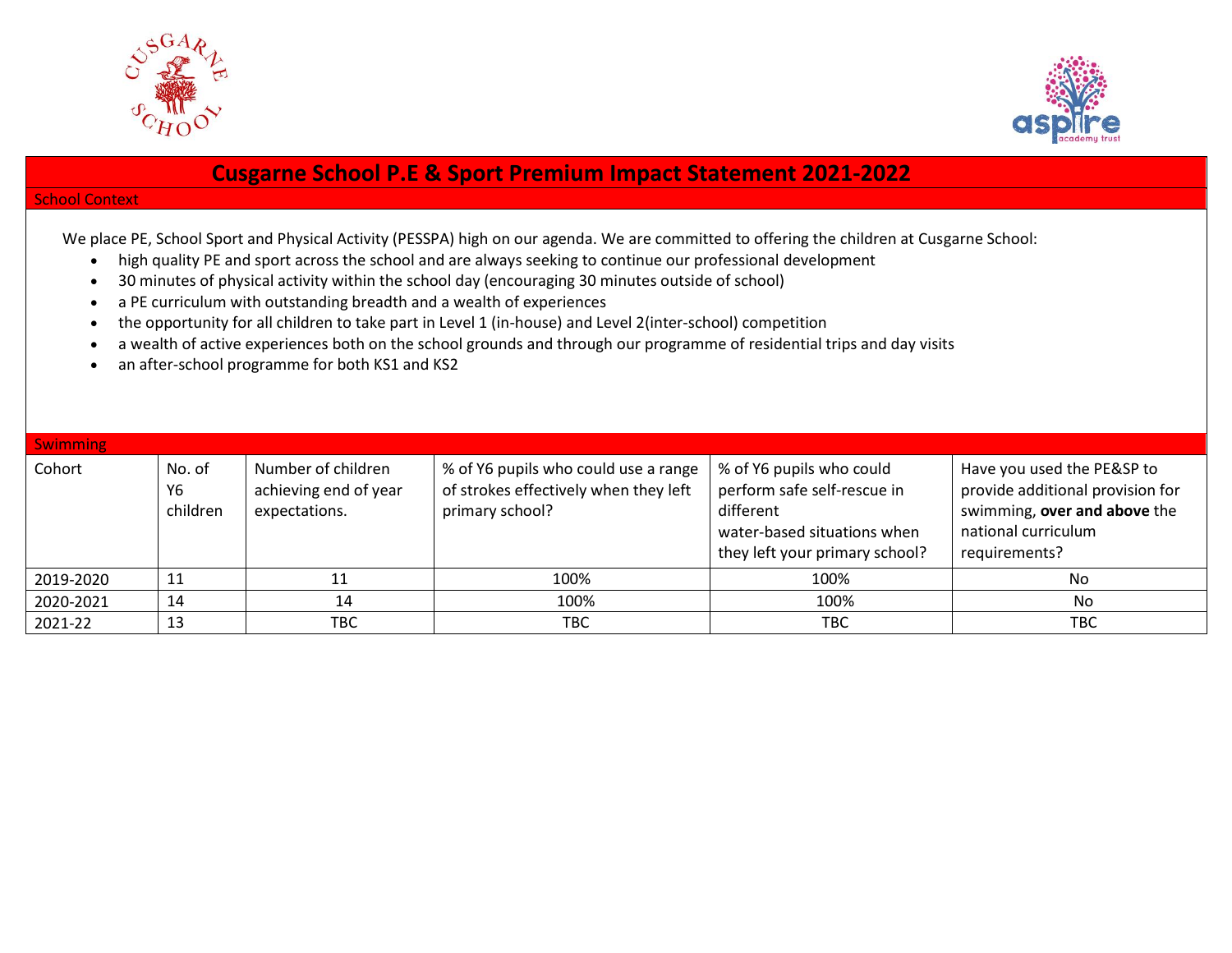



## **Spending Overview**

| Code | Area                                                                  | <b>Details</b>                                                                                                                                                                                                                                                                  | Amount  |
|------|-----------------------------------------------------------------------|---------------------------------------------------------------------------------------------------------------------------------------------------------------------------------------------------------------------------------------------------------------------------------|---------|
| A    | Aspire Membership                                                     | Contribution to Aspire Sport Network, including Youth Sport Trust Membership to increase staff confidence, raise<br>the profile of PESSPA, increase participation in competitive sport and broaden experience of sports.                                                        | £1,000  |
| B    | Other cluster membership<br>e.g. Richard Lander, Hall For<br>Cornwall | Contribution to area membership to increase staff confidence, broaden experience of sports & increase<br>participation in competitive sport, and build links with transition secondary school, through wider networks.                                                          | £1,100  |
| C    | <b>Staff Training</b>                                                 | Both attending courses and supply costs to increase staff confidence and raise the profile of PESSPA.<br>Focus on Active Playground CPD                                                                                                                                         | £500    |
| D    | Resources                                                             | Purchasing new equipment and resources to support the delivery of P.E and School Sport to engage pupils in<br>regular physical activity, broaden the experience of sports & raise the profile of PESSPA.<br>Focus on playground equipment, EYFS outdoor area and Forest School. | £2,500  |
| E    | <b>Staffing</b>                                                       | Regular staffing costs to increase engagement in physical activity, increase staff confidence and broaden the<br>experience of sports. Plymouth Argyle 2 afternoons a week (£110 x 36 weeks=£3,960) and lunchtime<br>supervisors (£4,207)                                       | £8,200  |
|      | Transport/Equipment hire                                              | Supporting children to access off-site sports activities to increase participation in competitive sport and broaden<br>the experience of sports.eg. surf day, climbing centre tuition, hire of equipment, minibuses.                                                            | £1,500  |
| G    | After School Club                                                     | Continuous improvement and enhancement of clubs to increase participation in competitive sport, broaden the<br>experience of sports and increase engagement in regular physical activity. E.g.Street Dance club 1 hour for 10<br>weeks for each class.                          | £1,000  |
| н    | Top up swimming                                                       | The funding of extra sessions at KS2 to meet end of KS2 targets to increase engagement in physical activity and<br>broaden experience of sports.                                                                                                                                | £1,000  |
|      |                                                                       | <b>Total</b>                                                                                                                                                                                                                                                                    | £16,800 |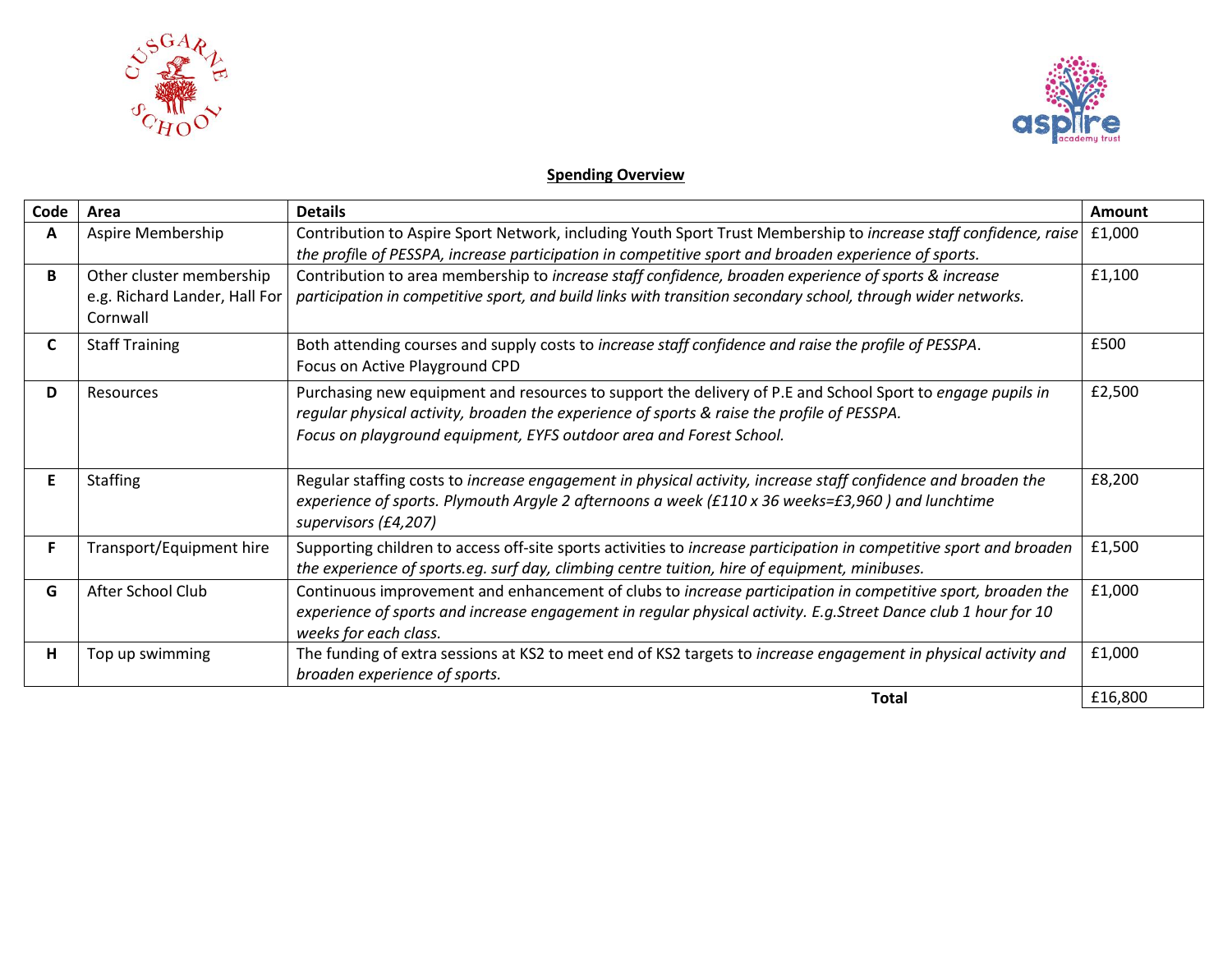



## **Spending Breakdown**

| <b>Key indicators</b>                                                                                                                                                                                                                                                                                 | <b>Code</b><br><b>Detail</b> |                                                                                                                                                                                                                                                                                                                                                                                                                                                                                                                                                                                                                                                                                                  | Impact                                                                                                                                                                                                                                                                                                                                                                                                                                                                                                                                                                                                                                                                                                                                                                                   | <b>How will this be sustained?</b>                                                                                                                                                                                                                                                                                                                                                                                                                                                                                                                                                                                                                                                                                                                                  |
|-------------------------------------------------------------------------------------------------------------------------------------------------------------------------------------------------------------------------------------------------------------------------------------------------------|------------------------------|--------------------------------------------------------------------------------------------------------------------------------------------------------------------------------------------------------------------------------------------------------------------------------------------------------------------------------------------------------------------------------------------------------------------------------------------------------------------------------------------------------------------------------------------------------------------------------------------------------------------------------------------------------------------------------------------------|------------------------------------------------------------------------------------------------------------------------------------------------------------------------------------------------------------------------------------------------------------------------------------------------------------------------------------------------------------------------------------------------------------------------------------------------------------------------------------------------------------------------------------------------------------------------------------------------------------------------------------------------------------------------------------------------------------------------------------------------------------------------------------------|---------------------------------------------------------------------------------------------------------------------------------------------------------------------------------------------------------------------------------------------------------------------------------------------------------------------------------------------------------------------------------------------------------------------------------------------------------------------------------------------------------------------------------------------------------------------------------------------------------------------------------------------------------------------------------------------------------------------------------------------------------------------|
| The engagement of all<br>1.<br>pupils in regular physical<br>activity - the Chief Medical<br><b>Officer guidelines</b><br>recommend that all<br>children and young people<br>aged 5-18 engage in at<br>least 60 minutes of physical<br>activity a day, of which 30<br>minutes should be in<br>school. | <b>ABCD</b><br>$\bullet$     | PE lead to purchase equipment to<br>increase activity at playtimes and<br>lunchtimes. Purchase equipment-<br>involve PE ambassadors in choices.<br>Adults on duty and year 6<br>playground leaders to continue to<br>promote physical activity at<br>break/lunch times. Introduce<br>active mile.<br>Continue to utilise relationship<br>with YST and liaise with Chris Caws<br>(Regional Manager) to further<br>develop provision.<br>Purchase of equipment for EYFS/<br>KS1 outside play area to promote<br>physical activity.<br>Adults to plan Wake 'n' Shake type<br>activity on non-PE lesson days.<br>Continue to provide after school<br>clubs throughout week that<br>promote activity. | Registers to be compiled and<br>$\bullet$<br>completed each term to monitor<br>participation in clubs. Target is at<br>least 50% of school attending at<br>least one club.<br>Celebrate children who are<br>$\bullet$<br>taking part in Sports clubs,<br>festivals and events during class<br>assemblies.<br>Greater numbers of children<br>active beyond 30 minutes during<br>and outside of the school day<br>(including Level 1 and 2<br>competition-Staff confidence<br>increased in delivering physical<br>activity. Children are positive<br>about physical activity and<br>understand the benefits of being<br>active.<br>Monitor each term to ensure %<br>$\bullet$<br>of children being active is<br>increasing. If not, consider<br>further intervention that may be<br>taken. | Children equipped with<br>the knowledge of what a<br>healthy and active lifestyle<br>entails- leading to more<br>children continuing to lead<br>healthy and active<br>lifestyles<br>Sustained outstanding<br>behaviour and holistic<br>wellbeing. Continue to<br>build upon the amount of<br>opportunities provided for<br>children to lead other<br>children. This will lead<br>more children enjoying<br>physical activity which in<br>turn influences future<br>lifestyle choices.<br>PE ambassadors will train<br>$\bullet$<br>up next year's PE<br>ambassadors so that they<br>continue to provide<br>opportunities for active<br>playtimes and that they<br>continue to feedback to the<br>PE lead/ class teachers<br>about any children who are<br>inactive. |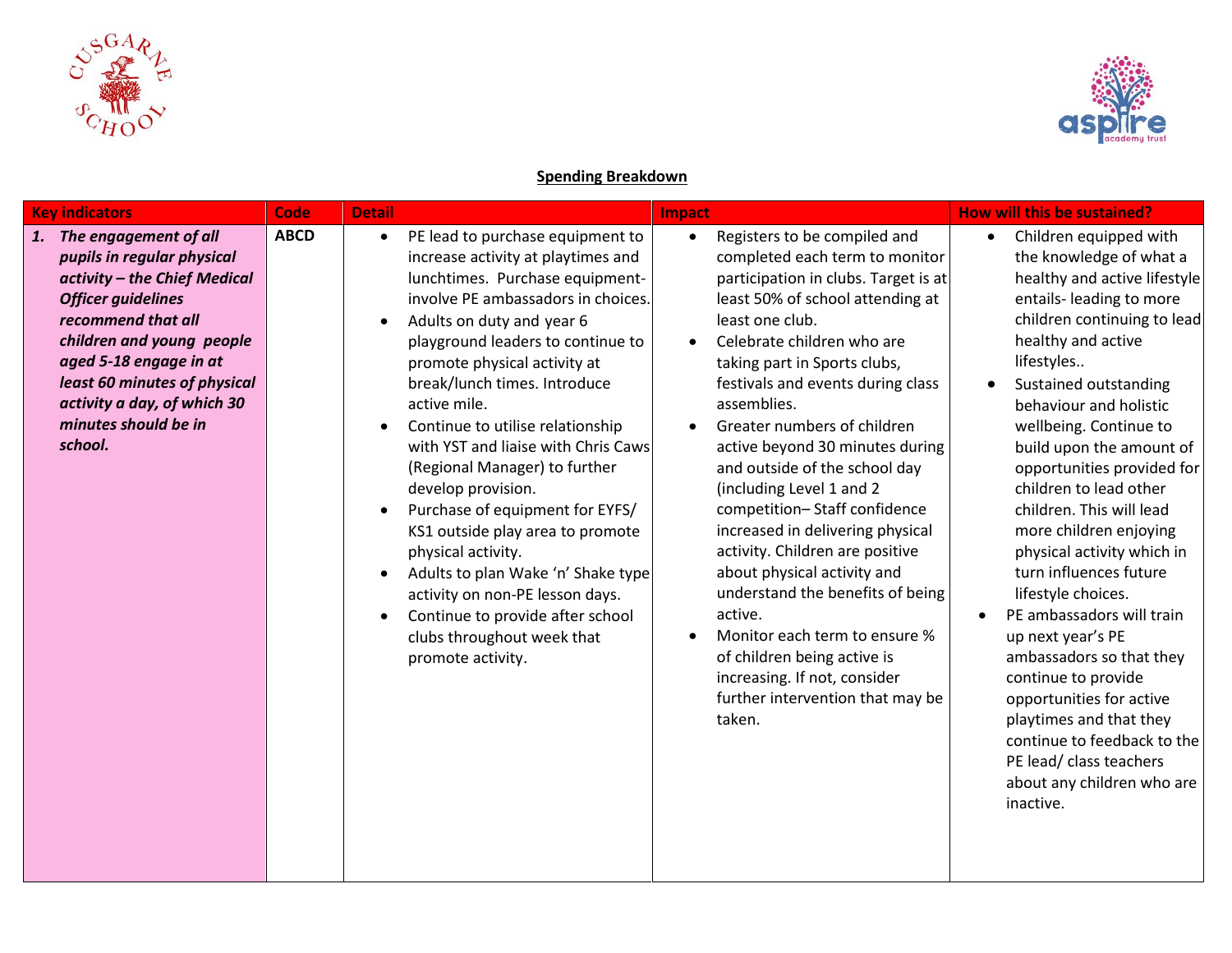



| The profile of PE and sport<br>2.<br>is raised across the school<br>as a tool for whole-school<br>improvement. | <b>ABCDE</b> | Adopt a whole school approach,<br>$\bullet$<br>through our science curriculum and<br>use of our 'Health and Well-being'<br>curriculum driver, to developing<br>positive attitudes to keeping<br>healthy, including an understanding<br>of why they should be physically<br>active.<br>Hold a 'Health and well-being<br>Week' during the Spring term-<br>understand the importance of<br>physical activity to both physical<br>and mental well-being, through the<br>delivery of a variety of workshops,<br>and organised off site adventurous<br>activity. PSHE Lead to ensure<br>teachers have knowledge and<br>resources to deliver successfully<br>during health week.<br>Have a notice board in school hall<br>to signpost who the PE<br>ambassadors are, the lunchtime<br>active clubs and active mile. | Pupil conferencing to assess<br>impact of our science curriculum<br>and Health week on children's<br>knowledge and understanding by<br>science and PSHE leads.<br>PE lead to carry out pupil<br>conferencing to assess attitudes<br>to and participation levels in PE<br>and Sport, to include monitoring<br>of participation in activity at<br>playtimes and lunchtimes.<br>Further development of positive<br>attitudes to PESSPA of children,<br>families and teachers Educational<br>and academic impact Children<br>understand what My Personal<br>Best is and how we can become<br>better citizens Increased numbers<br>of children taking part in sport in<br>school and outside of school | Families more likely to be<br>active outside of school,<br>making positive and healthy<br>lifestyle choices.<br>PE lead to feedback to<br>teachers the results of pupil<br>conferencing to consider<br>future initiatives.<br>PE lead to assess if there is<br>greater visibility and<br>celebration of our sporting<br>events- look on twitter and<br>bulletin. |
|----------------------------------------------------------------------------------------------------------------|--------------|--------------------------------------------------------------------------------------------------------------------------------------------------------------------------------------------------------------------------------------------------------------------------------------------------------------------------------------------------------------------------------------------------------------------------------------------------------------------------------------------------------------------------------------------------------------------------------------------------------------------------------------------------------------------------------------------------------------------------------------------------------------------------------------------------------------|---------------------------------------------------------------------------------------------------------------------------------------------------------------------------------------------------------------------------------------------------------------------------------------------------------------------------------------------------------------------------------------------------------------------------------------------------------------------------------------------------------------------------------------------------------------------------------------------------------------------------------------------------------------------------------------------------|------------------------------------------------------------------------------------------------------------------------------------------------------------------------------------------------------------------------------------------------------------------------------------------------------------------------------------------------------------------|
|----------------------------------------------------------------------------------------------------------------|--------------|--------------------------------------------------------------------------------------------------------------------------------------------------------------------------------------------------------------------------------------------------------------------------------------------------------------------------------------------------------------------------------------------------------------------------------------------------------------------------------------------------------------------------------------------------------------------------------------------------------------------------------------------------------------------------------------------------------------------------------------------------------------------------------------------------------------|---------------------------------------------------------------------------------------------------------------------------------------------------------------------------------------------------------------------------------------------------------------------------------------------------------------------------------------------------------------------------------------------------------------------------------------------------------------------------------------------------------------------------------------------------------------------------------------------------------------------------------------------------------------------------------------------------|------------------------------------------------------------------------------------------------------------------------------------------------------------------------------------------------------------------------------------------------------------------------------------------------------------------------------------------------------------------|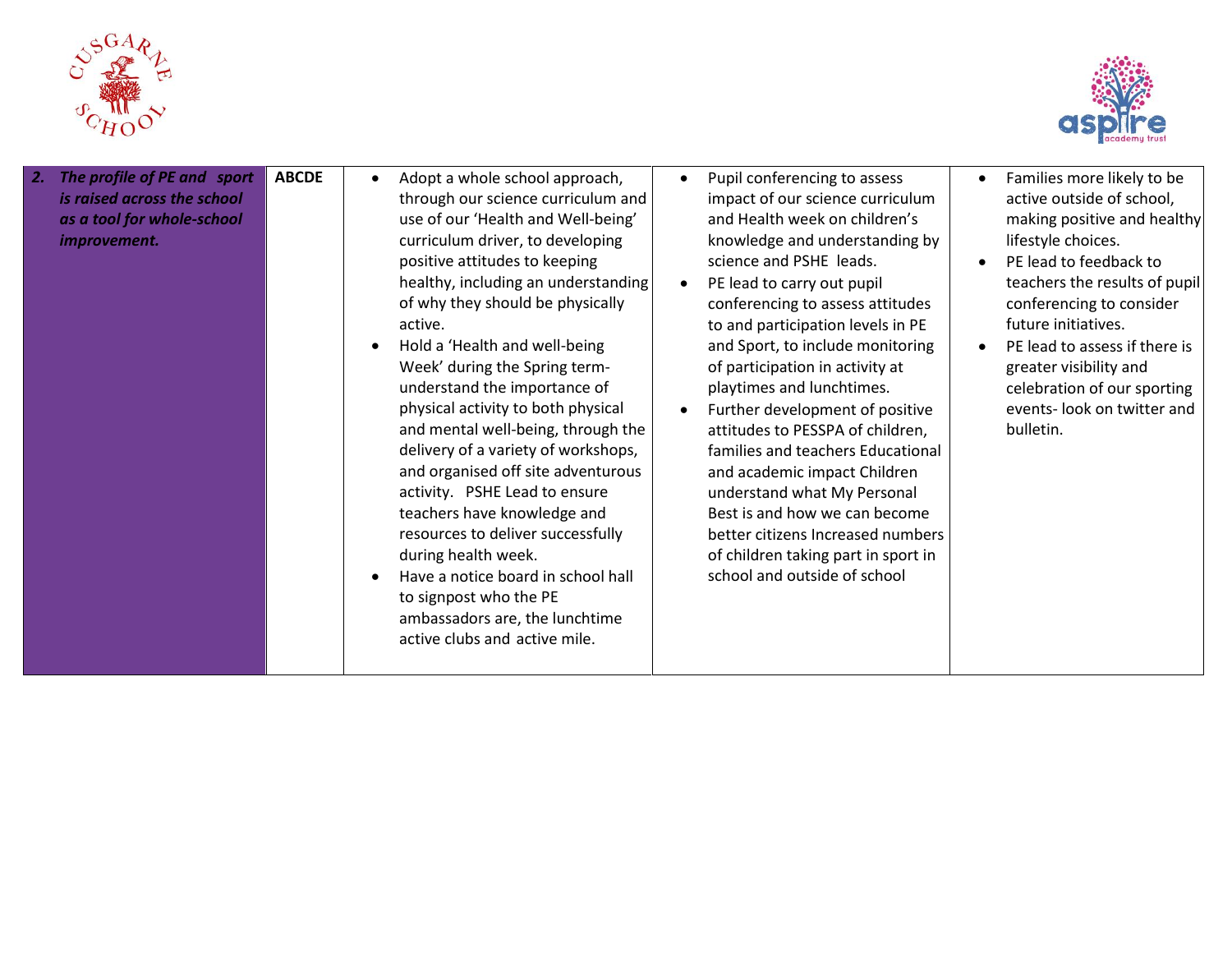



| <b>Increased confidence,</b><br>3.<br>knowledge and skills of all<br>staff in teaching PE and<br>sport. | <b>ABCDE</b>   | Employment of a specialist coaches<br>$\bullet$<br>to upskill staff, deliver PE and<br>school sport and CPD training for<br>staff to include gym. Inset Day<br>sessions.<br>Subject Leader in PE to introduce<br>$\bullet$<br>whole school scheme of work and<br>monitor PE curriculum map linked<br>to festivals and competitions.<br>Staff to be encouraged to wear PE<br>$\bullet$<br>clothing during lessons and school<br>and attendance at Aspire and<br>Richard Lander festivals.                                            | Conduct learning walks and pupil<br>conferencing.<br>Discuss with staff at the end of<br>training sessions, at the end of<br>term/year, to assess if Staff<br>confidence has further increased,<br>and if skill sets increased in a<br>wider range of physical activities.                                                                                                                        | Understanding of learning<br>$\bullet$<br>of PE Skills gained will<br>empower staff year on year<br>to develop their teaching of<br>PE.<br>Children will benefit greatly<br>from the ever-increasing<br>quality of PE Teacher<br>confidence is boosted and<br>therefore empowers them<br>to further their experiences<br>gained so far.<br>Determine what additional<br>CPD is needed mid-year and<br>end of year. |
|---------------------------------------------------------------------------------------------------------|----------------|-------------------------------------------------------------------------------------------------------------------------------------------------------------------------------------------------------------------------------------------------------------------------------------------------------------------------------------------------------------------------------------------------------------------------------------------------------------------------------------------------------------------------------------|---------------------------------------------------------------------------------------------------------------------------------------------------------------------------------------------------------------------------------------------------------------------------------------------------------------------------------------------------------------------------------------------------|--------------------------------------------------------------------------------------------------------------------------------------------------------------------------------------------------------------------------------------------------------------------------------------------------------------------------------------------------------------------------------------------------------------------|
| <b>Broaden experience of a</b><br>4.<br>range of sports and<br>activities offered to all<br>pupils.     | <b>ABCDEFG</b> | Aim for 100% of children<br>$\bullet$<br>representing the school in L1 and<br>2 competition.<br>Develop after school clubs to offer<br>range of activities to children<br>including dance.<br>All year 6 children to lead a multi-<br>skills festival to develop a multi<br>skills approach through the school.<br>Visit to Granite Planet and BF<br>$\bullet$<br>Adventure to give all KS2 children<br>experience in adventurous sport in<br>a specialist centre.<br>Engage a local orienteering club to<br>map our school groups. | All children to experience new<br>$\bullet$<br>activities and sports, both taking<br>part and leading activities (in the<br>form of physical activity, PE and<br>school sport).<br>Pupils to complete a survey at<br>$\bullet$<br>the end of health week and at<br>the end of the summer term-to<br>ascertain % of pupils that<br>enjoyed new activity and % of<br>pupils that learnt new skills. | Increased staff confidence<br>in leading and arranging<br>sporting events will<br>further increase the<br>amount of children taking<br>part, the amount of<br>competitions entered and<br>the profile of sport at the<br>school.<br>Continue to seek different<br>opportunities for the<br>children by asking PE<br>ambassadors and school<br>council to suggest<br>alternative sports in<br>future.               |